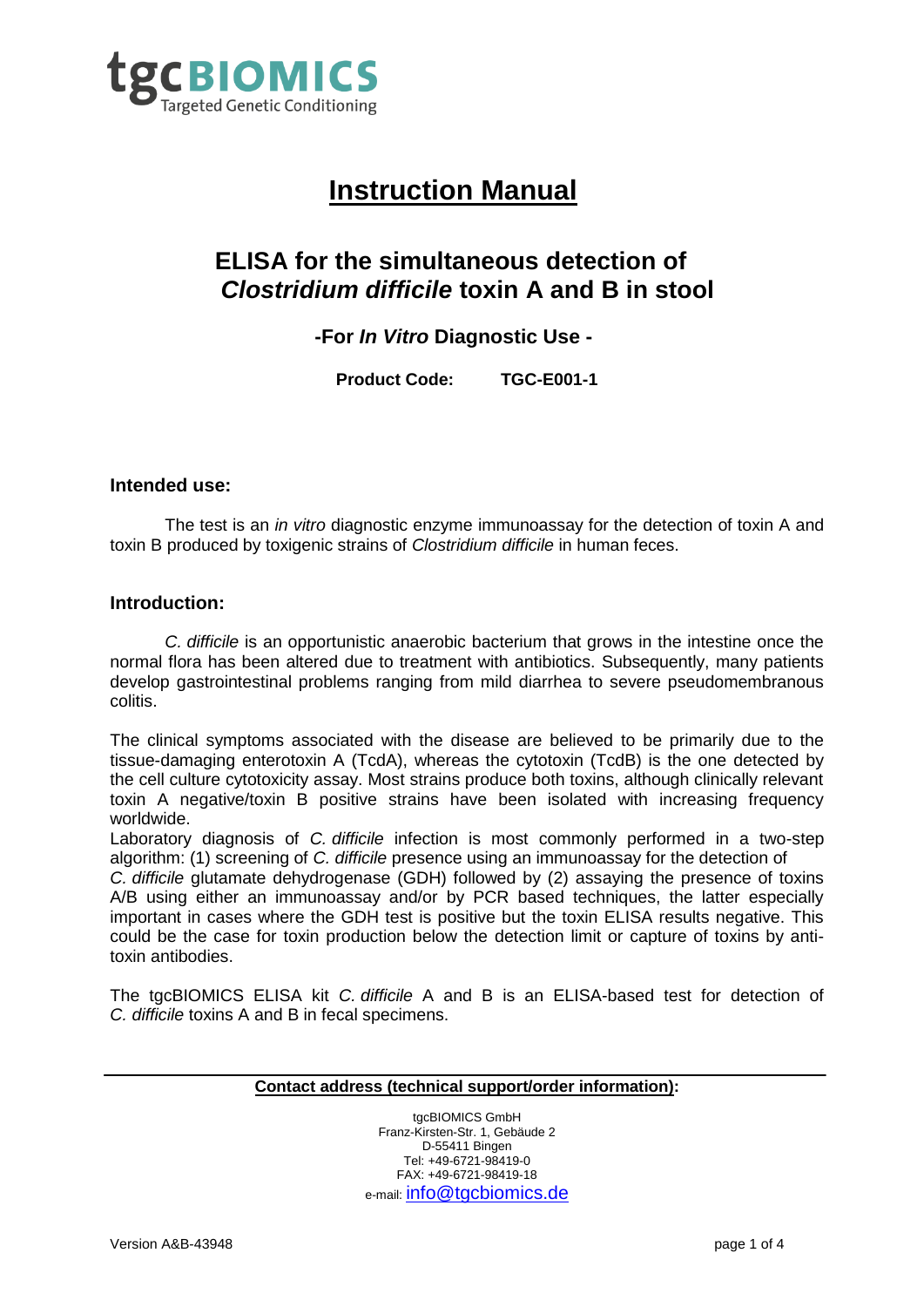

#### **Principle of the test:**

The test uses a mixture of two different monoclonal antibodies, each highly specific for one of the two *C. difficile* toxins and immobilized on the microassay plate. For detection, a second pair of monoclonal antibodies conjugated to horseradish peroxidase is used. In the assay, an aliquot of a fecal specimen is emulsified in the diluent and transferred to the microwell together with the conjugate mix. If antigen is present in the specimen, it will bind to the immobilized mAbs and the conjugate mix during the incubation phase. Any unbound material is removed during the washing steps. Following the addition of substrate, a color is detected due to the enzyme-antibody-antigen complexes that form in the presence of toxin A and/or B.

#### **Materials provided:**

- **1. Microassay plate:** coated with a toxin A/B antibody mix
- **2. Dilution buffer:** 50 ml ready to use **3. Positive control:** *C. difficile* toxin A/B mix 2 ml ready to use **4. Conjugate:** anti toxin A/B-HRP mix 7 ml ready to use **5. 10x Wash buffer:** 50 ml to be 10x diluted **6. TMB – substrate:** 14 ml ready to use **7. Stop reagent:** 7,5 ml ready to use

**Accessories:** adhesive plastic covers (2 units)

#### **Materials and equipment required, but not provided:**

| Wash bottle       | Timer               | Paper towels or absorbent sheets |
|-------------------|---------------------|----------------------------------|
| Discard container | <i>Vortex mixer</i> | Microplate shaker                |
| Refrigerator      | Distilled water     |                                  |
| Microcentrifuge   | Microplate reader   |                                  |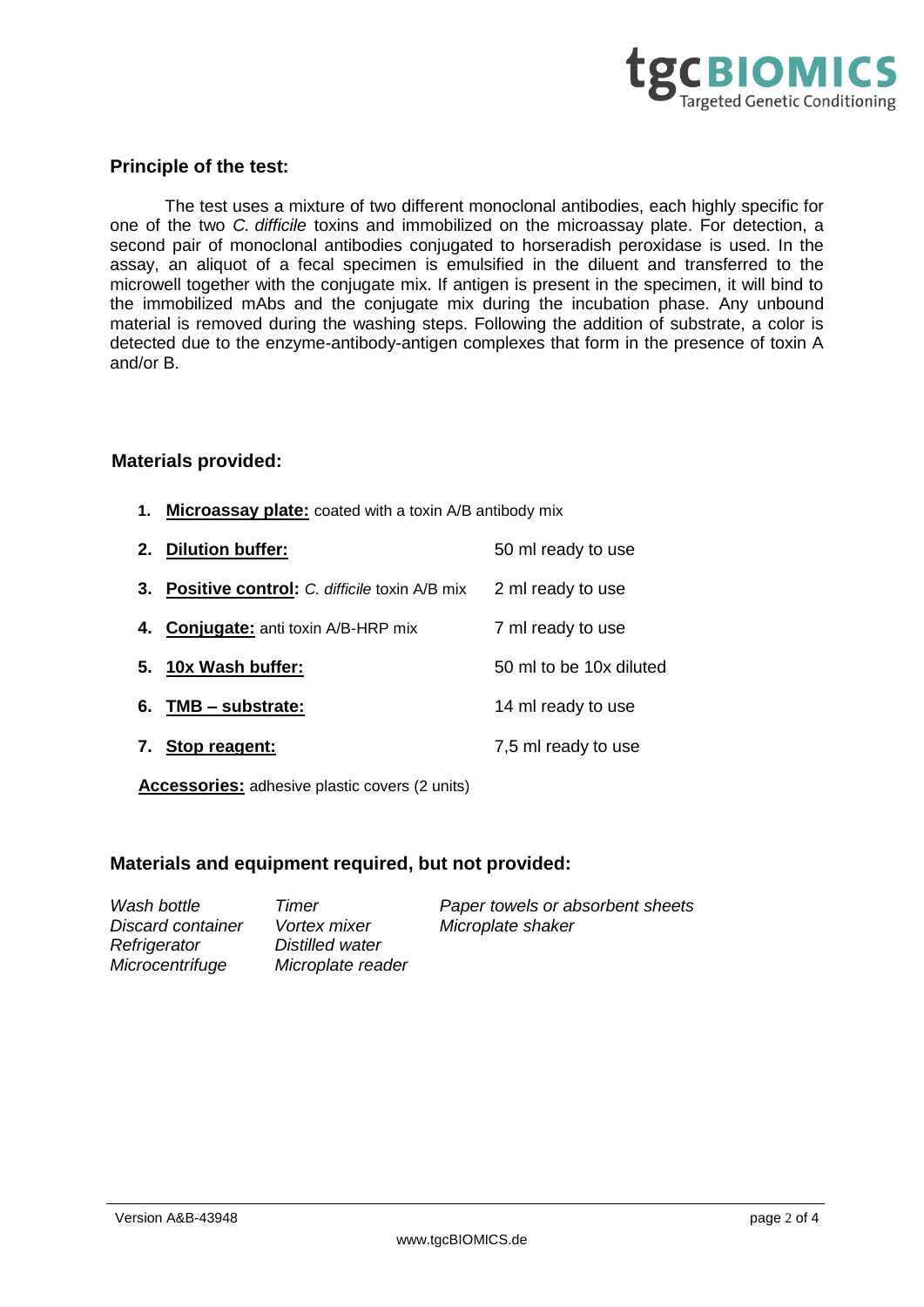

#### **Preliminary preparations:**

- **1. Important**: All reagents must be brought to room temperature prior to their use.
- **2. Wash buffer:** the wash buffer is supplied as a 10x concentrate. Determine the amount needed and dilute the concentrate 1+9 with distilled water. It is possible to prepare the wash buffer in greater amounts that could be stored for later use for several weeks at  $4 °C$ .
- **3. Microassay plate**: the plates are sealed in aluminum bags that need to be resealed once opened. Each strip contains 8 wells coated with antibodies specific for *C. difficile*  toxin A and B. Before starting determine the number of wells to be used. Each specimen or control will employ one of these coated wells. Avoid contact with the base of the wells. Unused wells must be placed back inside of the resealable pouch with the desiccant to protect them from moisture.

#### **Shelf life and storage:**

Once opened, the kit is stable for at least 6 month when stored properly at 2-8 °C.

#### **Precautions:**

- **1.** Reagents from different kits should not be mixed. Do not use a kit past the expiration date.
- **2.** Reagents should be brought to room temperature before use.
- **3.** Handle specimens and used microwells as if capable of transmitting infectious agents. Wear gloves when doing the test.
- **4.** The substrate is sensitive to light and should be protected from direct sunlight or UV sources.
- **5.** The positive control confirms the reactivity of the other reagents associated with the assay, and is not intended to ensure precision at the analytical cut-off.

#### **Handling of fecal specimens:**

Transfer about 50 µl liquid stool sample or take an equivalent amount (50 mg) of compact stool in 450 µl dilution buffer. Please only dilute the feces with the supplied dilution buffer, otherwise incorrect measurements can occur. Homogenize the suspension by suction and ejection from a disposable pipette or by vortexing. After leaving for a short time to allow sedimentation of stool particles the clarified supernatant can be used directly in the test. Automated equipment may be used with specimens that have been centrifuged 5 min by 2500 x g to remove any particulate matter. If the tgcBIOMICS *C. difficile* GDH ELISA (Product Code: TGC-E003-1) has been used previously for primary screening, an aliquot of the same supernatant could be used and must not be prepared again.

**Note: If overnight storage of the diluted sample is desirable, the storage should be done at -20 °C. Otherwise, in rare cases the test could lead to false positive results.**